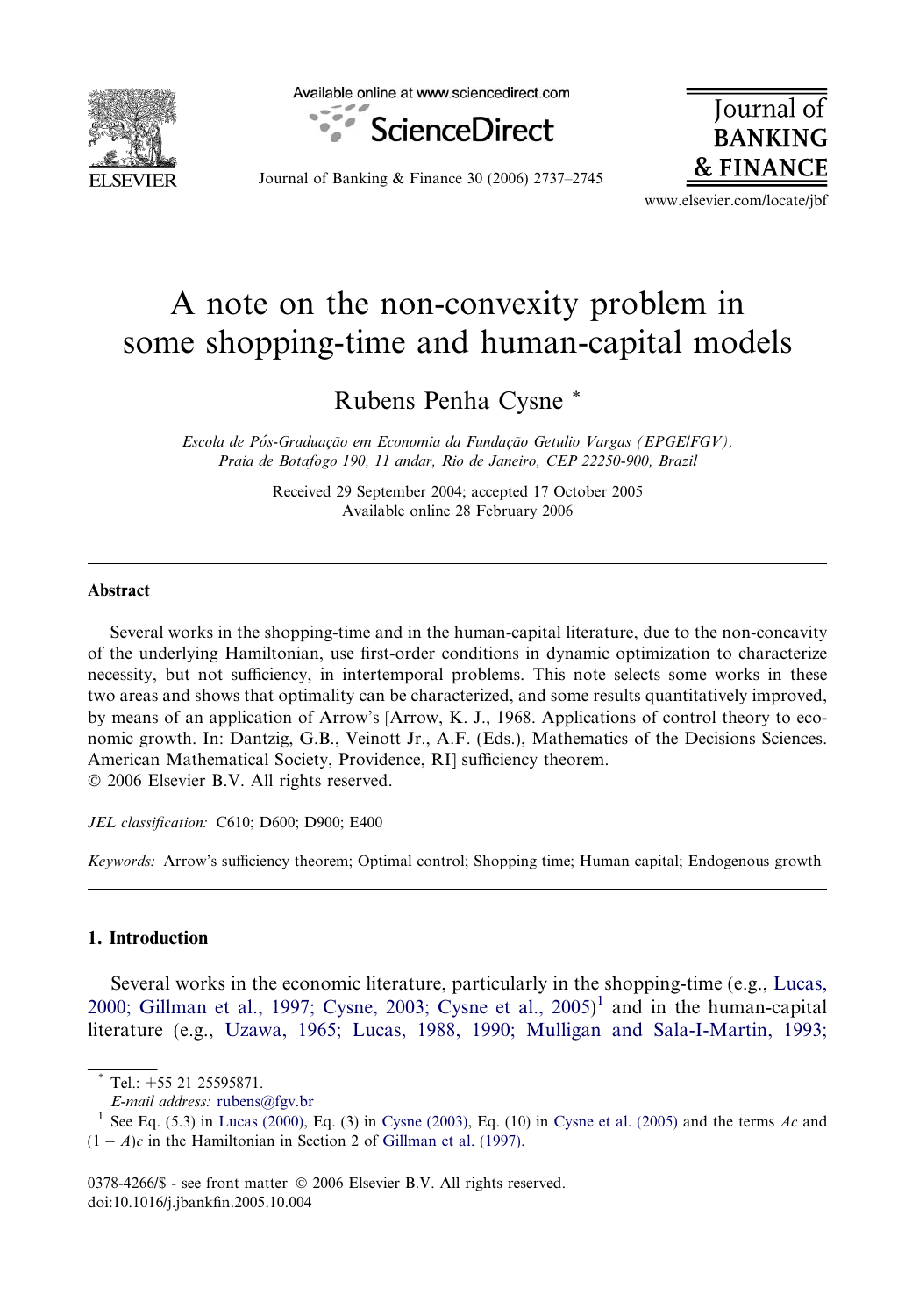[Caballe and Santos, 1993; Chari et al., 1995; Ladron-de-Guevara et al., 1999; Kosempel,](#page--1-0) [forthcoming\)](#page--1-0) <sup>2</sup> use first-order conditions in dynamic optimization to directly characterize necessity, but not sufficiency, in intertemporal problems.

Seeing such questions under a perspective of optimal-control theory, the reason for the absence of sufficiency, usually either implicitly or explicitly recognized by the authors, is that the non-concavity of the associated Hamiltonian does not allow for the use of [Man](#page--1-0)[gasarian's \(1966\)](#page--1-0) well known sufficiency conditions.

Mangasarian's theorem states that if the Hamiltonian is (strictly) concave with respect to the control and the state variables, then the first-order conditions are also sufficient for an interior (unique) optimum. The papers cited above are some examples in the economic literature in which such conditions are not obeyed.

[Arrow's \(1968\)](#page--1-0) theorem, though, generalizes Mangasarian's result, and, as we shall see, is able to provide quantitative insights and to generate sufficiency in some cases in which Mangasarian's result is not directly applicable.

Arrow's theorem requires another type of concavity. In words, first, the Hamiltonian is maximized with respect to the control variables, for a given value of state and costate variables. The optimum values of the control variables, as a function of the state variables and of the costate variable, are then substituted into the Hamiltonian. Call this new function (of the state and costate variables) the maximized Hamiltonian. Arrow's main result is that if this maximized Hamiltonian is (strictly) concave with respect to the state variables, for the given values of the costate variables, then the first-order conditions characterize a (unique, concerning the state variable) optimum.<sup>3</sup>

Of course, if the Hamiltonian is concave with respect to both the state and control variables, then the maximized Hamiltonian will be concave in the state variables. But the reverse is not true. This is the reason why Arrow's theorem is able to generalize Mangasarian's sufficiency conditions.

The main purpose of this note is calling the attention to the fact, and exemplifying how, in some specific cases, an application of Arrow's theorem can yield returns at very reasonable costs in terms of the required algebrisms. As a by-product of the analysis, a complementary insight into some papers of the shopping-time and human-capital literature (the ones used as examples) is also delivered.

The plan of the note is as follows. Section 2 presents a formal version of Arrow's theorem. In Section [3](#page--1-0) I exemplify the use and usefulness of the theorem within the shoppingtime literature and, in Section [4](#page--1-0), within the human-capital literature. Section [5](#page--1-0) concludes.

### 2. Arrow's theorem

Following [Seierstad and Sydsaeter's \(1987, p. 107 and 236\)](#page--1-0), Arrow's theorem, adapted to an infinite horizon, reads as follows<sup>4</sup>:

<sup>&</sup>lt;sup>2</sup> See Eq. (15) in [Uzawa \(1965\),](#page--1-0) Eq. (13) in [Lucas \(1988\)](#page--1-0), Eq. (2.3) in [Lucas \(1990\)](#page--1-0), Eqs. (2') and (3') in [Mulligan](#page--1-0) [and Sala-I-Martin \(1993\),](#page--1-0) Eqs. (3) and (6) in [Caballe and Santos \(1993\),](#page--1-0) Eq. (5) in [Chari et al. \(1995\)](#page--1-0), Eq. (2.4) in [Ladron-de-Guevara et al. \(1999\)](#page--1-0) and Eq. (6) in [Kosempel \(forthcoming\)](#page--1-0).<br><sup>3</sup> It is assumed that this argument applies (Lebesgue) almost-everywhere regarding the time domain in which

such functions are considered, and in an open and convex neighborhood (concerning the state variable) of the candidate(s) for optimum.

<sup>4</sup> This theorem appeared the first time in [Arrow \(1968\).](#page--1-0)